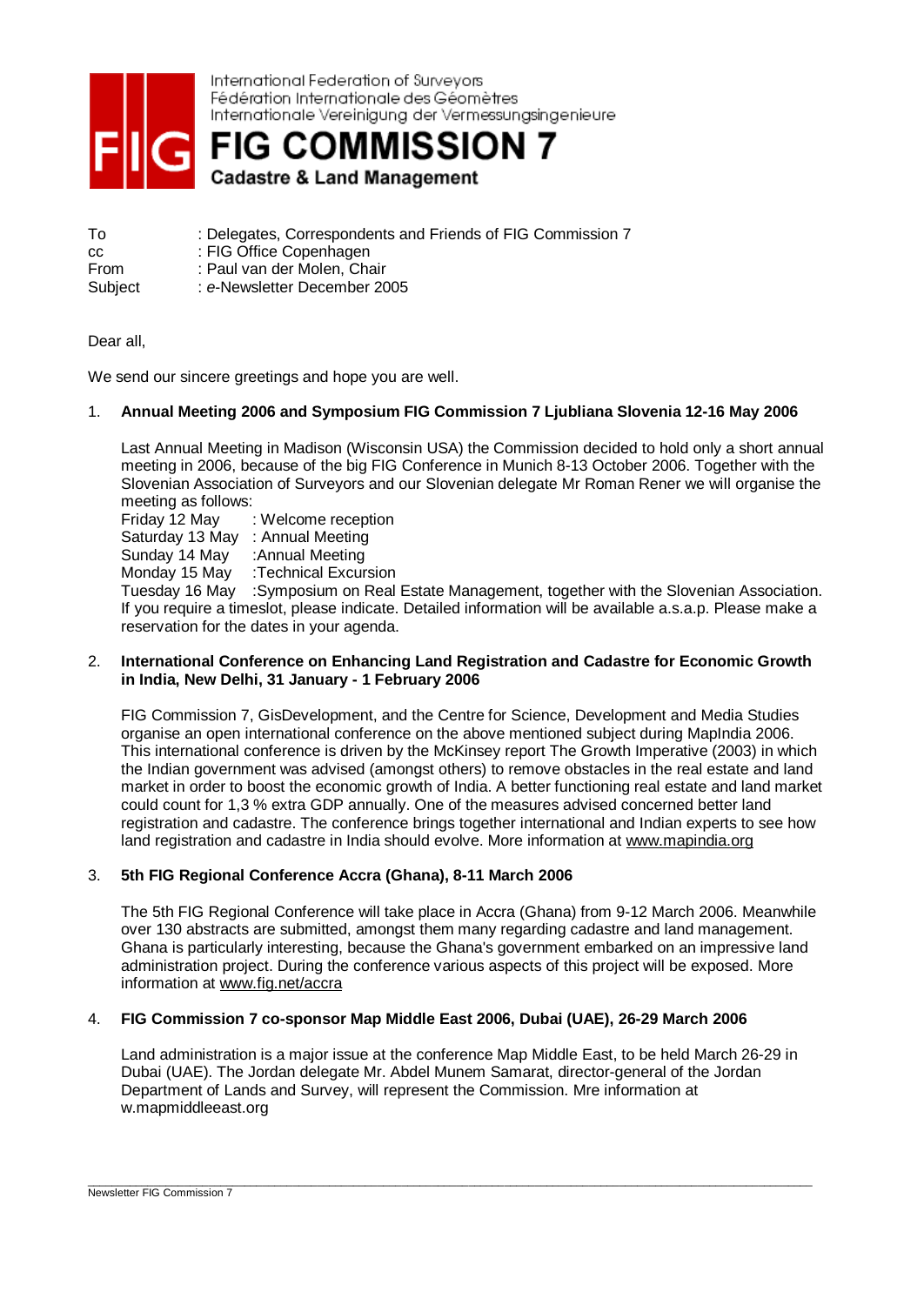#### 5. **Workshop on e-Governance, Knowledge Management, and e-Learning, Budapest (Hungary), 27-29 April 2006**

FIG Commissions 2 and 3 together with Commission 7 organise a workshop in Budapest on the above mentioned subject. More information at [www.fig.hu](http://www.fig.hu)

## 6. **Proceedings FIG Commission 7 symposium on Arab land administration in Jordan 1-3 September 2005**

The conference, organised by the Jordan Department of Land and Surveys, the Arab Federation of Surveyors and the Commission, was attended by over 100 participants. The report is available at the Commission's website [www.fig.net/commission7/index.htm](http://www.fig.net/commission7/index.htm). Proceedings in written form are under print in Jordan currently.

### 7. **UN/FIG Expert Group Meeting in Bangkok, 8-9 December 2005**

Over 40 international and regional experts were invited to contribute to this expert group meeting, in order to identify innovative approaches to land management and land administration in the Asia and the Pacific, together with representatives of the Worldbank, UN/Habitat, UNESCAP, and the Commission. The meeting was successful in gathering new ideas and experiences for the benefit of pro poor land management. The papers will soon be published on the Commission's website, and written proceedings are under preparation.

### 8. **Proceedings Expert Group Meeting Nairobi 2004 November 11-12**

These proceedings are now available on CDROM. Please send a request to [pauline.vanelsland@kadaster.nl](mailto:pauline.vanelsland@kadaster.nl)

### 9. **Proceedings various Commission 7 events still available**

From various Commission events of the last years we still have proceedings in limited amounts in stock. If anyone needs a copy, please contact [pauline.vanelsland@kadaster.nl](mailto:pauline.vanelsland@kadaster.nl)

#### 10. **Cadastral Template**

We keep promoting the Cadastral Template and believe this is the first successful attempt to standardise and harmonise the description of cadastral systems all over the world. Again we strongly recommend your participation in this project, as more than **35** countries already joined. It saves much time, as you redirect all questionnaires you get in the future to the cadastral template website. Please look at <http://www.cadastraltemplate.org/>

#### 11. **News from the UN ECE Working Party on Land Administration**

The WPLA published the well-known Land Administration Guidelines in 1996, a document many times referred to. Development since then are now taken into account in an updated version, titled 'Land Administration in the UN/ECE Region, development trends and main principles'. Please contact [guenaddi.vinogradov@unece.org](mailto:guenaddi.vinogradov@unece.org)

#### 12. **Award Kenyan delegate**

Our delegate from Kenya, Mr Ibrahim Mwathane, Immediate former chairman, ISK, has been honoured by the head of state with a Head of State's Commendation (HSC-Civilian Division) Award because he satisfactorily served as the chair of the Institution of Surveyors of Kenya(ISK) during which time he managed to introduce reforms that had a far reaching influence on the development of the profession in the country. He addressed complex professional issues and gave directions and advice on the broad meaning of the surveying profession.

We wish you all Merry Christmas and a Happy New Year. *Paul van der Molen (chair), Christiaan Lemmen (vicechair administration, Pauline van Elsland, (secretariat)* 

 $\overline{\phantom{a}}$  , and the contribution of the contribution of the contribution of the contribution of the contribution of the contribution of the contribution of the contribution of the contribution of the contribution of the